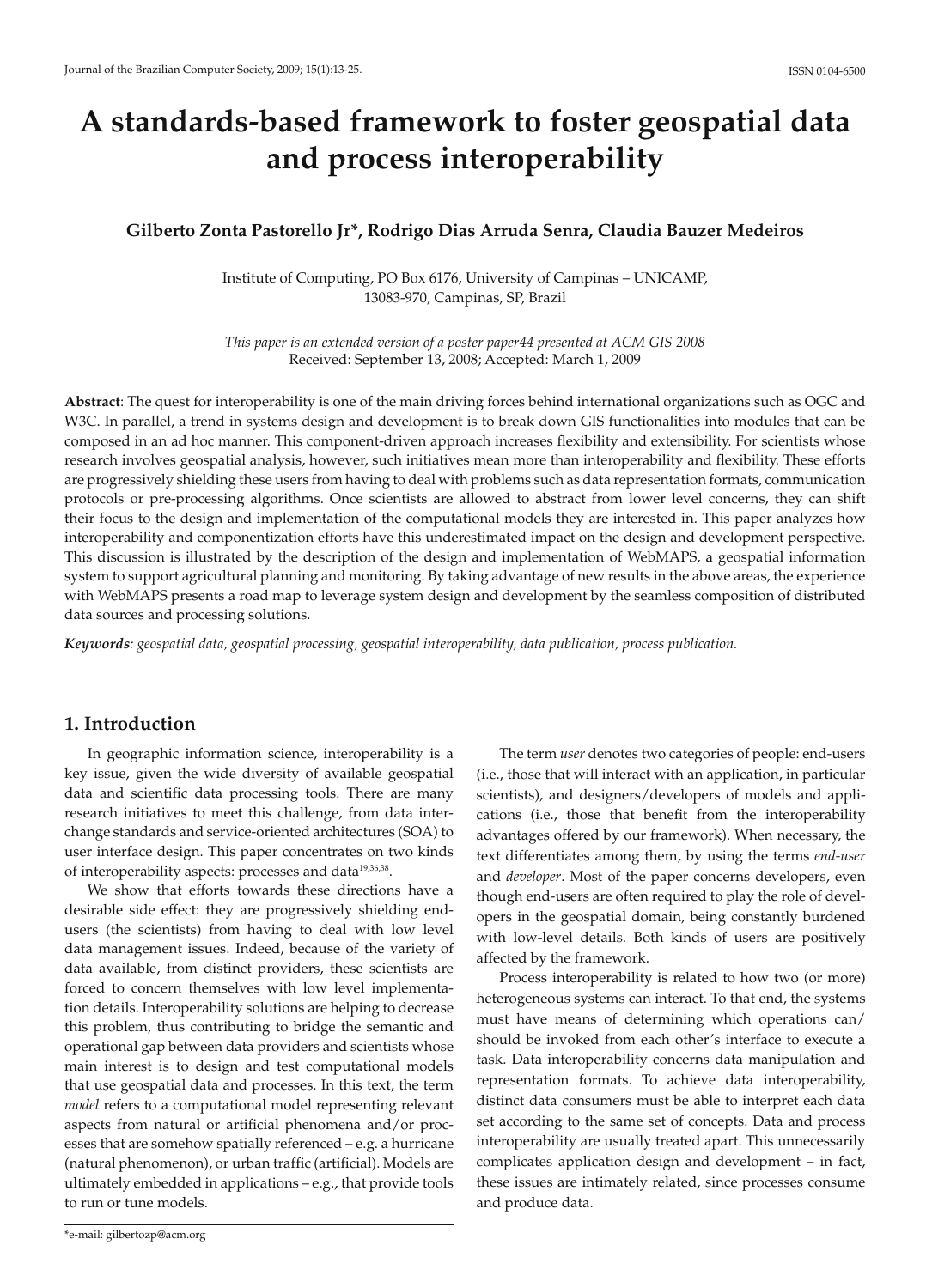We categorize approaches to deal with interoperability issues as: standards-based, ontologies-based and servicesbased. Standards concern reaching an agreement on a domain and specifying interfaces, protocols and data representation formats. Ontologies are also related with a domain, but an *a priori* agreement is not always required. Services present a generic way of encapsulating operations from a system, making them available in a uniform way. Ontologies are out of this paper's scope, being tackled elsewhere<sup>15,16,42</sup>.

This paper discusses recent efforts in interoperability for geospatial processes and data that are based on standards and services. Our discussion is intertwined with the impacts of such interoperability solutions on the design and development of geospatial applications. Monolithic systems are giving place to component-based distributed architectures<sup>50,52</sup>. While the former forced scientists to adapt a problem (and their solution to it) to be compatible with a system and its data formats, the latter fosters the adoption of systems and data<sup>28</sup> that will fit the requirements of a new problem. Sensor data applications such as environmental and urban planning $14$  are pushing the need for these kinds of solution even harder. They have to rely not only on local, well known, data providers but often on distributed, discovered on-the-fly, heterogeneous systems. In order to leverage design and construction of geospatial applications, however, data must undergo complex sequences of transformations, from providers to consumers. To support the required transformations, the designers of geospatial systems are faced with a multitude of process and data interoperability solutions, which they must somehow choose and compose.

The paper presents two main contributions towards helping solve this problem, namely:

- a conceptual framework that structures those transformation steps into several layers, with clear cut interfaces and responsibilities. Each of these layers addresses one kind of interoperability problem (for instance, access mechanisms, data cleaning, data formatting). This separation helps systems designers to focus on one issue at a time, leading to modular and composable systems. It also shields scientists from having to deal with low-level implementation issues; and,
- a real case study of this framework showing its advantages on data and process interoperability. This case study concerns one of the projects that is using the framework – WebMAPS, a multidisciplinary project involving research in computer science and agricultural and environmental sciences.

Moreover, the paper attacks data and process interoperability problems within a single architecture. As will be seen, this eliminates several obstacles faced by developers, who are often induced to treat data and process interoperability within distinct perspectives.

The rest of the paper is organized as follows. Section 2 proposes a framework for publication of geospatial data and processes, to support application development. Section 3 describes the WebMAPS project and how it is being built

under the framework. Section 4 discusses approaches for interoperability, how they fit in the framework and in WebMAPS development. Section 5 presents related work. Section 6 concludes the paper and discusses ongoing work.

# **2. A Framework for Geospatial Data Management**

The architecture of interoperable data management systems is often specified following a basic three-layer cycle: providers (data layer), transformers (service layer) and consumers (client layer). An example is the infrastructure provided by INSPIRE<sup>25</sup>, an initiative for the creation of a spatial infrastructure for Europe, with a distributed network of databases, linked by common standards and protocols to ensure compatibility and interoperability of data and services. INSPIRE's architecture (client, services and data layers) includes four main groups of components: user applications, geo-processing and catalog services, catalogs and data repositories. The organization in these three layers is not unique to GIS (Geographic Information Systems) – e.g., see Jarke et al.<sup>27</sup> for data warehouse management. Though useful to understand the functionalities provided, this kind of organization is insufficient for designers of geospatial computer models to choose and compose process and data interoperability solutions.

## *2.1. Framework overview*

In order to meet this challenge, we propose an extended framework which induces a methodology for geospatial data management, and the design and implementation of computational models in GIS. This framework, shown in Figure 1, describes a data management cycle for GIS applications – from data acquisition (at the bottom) to data publication (at the top), to be consumed by applications that embed models. This cycle can be repeatedly pipelined: the data publishers of one cycle can become the data providers of the next cycle. As will be seen, the first four layers can be compared to a Extract-Transform-Load (ETL) process<sup>2,20,22,48</sup> in data warehouse environments. This organizational cycle provides the basic structure through which process interoperability problems at several levels can be dealt with.

Our full data management cycle has seven layers, which alternate between representing either data or processes. Layers 2, 4, and 6 represent data, and layers 1, 3, 5, and 7 (boxes with gear icons) represent data manipulation operations. The flow is from bottom to top, with the operations being applied to the data on their way up. We point out that not all stages of the cycle are mandatory  $-$  e.g., a given intermediate stage may not be needed, or applications may retrieve raw data directly from providers. Furthermore, an entire cycle may be under the control of a single organization (e.g., our case study of Section 3), or distributed on the Web.

The bottom layer houses *Data Providers* of many kinds. In the geospatial domain, data providers include sets of files, databases, sensors and data services. Sensors can range from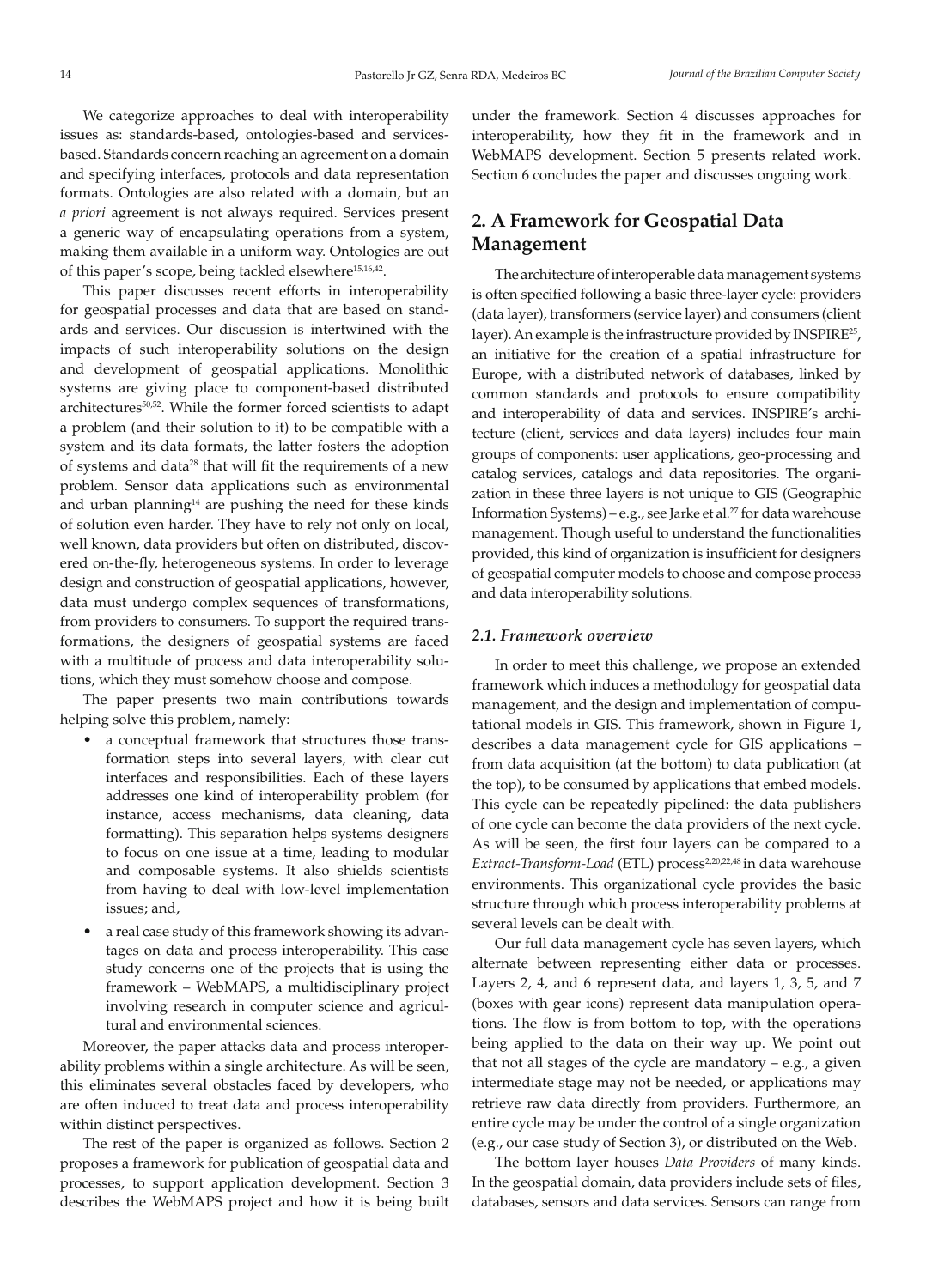

**Figure 1**. Geospatial data usage scenario.

ground-based networks to large satellite embarked multispectral electromagnetic sensors.

The top layer houses the applications that embed the *Computational Models*. It is here that end-users are able to interact with all the infrastructure on the layers below. Applications embed model execution, hence allowing scientists to visualize results, and to tune and interact with these models.

Sensor-produced data pose several new challenges to geographic applications. These data have a variety of characteristics that impact on how they are stored, processed, published and accessed<sup>23,53</sup>. Besides the spatio-temporal variability inherent to geospatial data, we single out the following issues particular to sensor data: i) regularity: production of data in independent blocks or as continuous streams; ii) transmission: manual readings, wired/wireless transmissions, error introduction, and others; iii) position: impacts of the sensor relative position on the readings with respect to the observed phenomena; and iv) mobility: relation between sensor movement and its readings. Many other characteristics can be considered, according to the sensor capabilities and the application requirements. The broader the coverage of these aspects, the larger the number of consumers to which the data may be adequate.

Sensor data must be combined with data coming from data services. The latter deliver products provided by organizations that create or enrich a given data set and make it available. These data also have inherent characteristics that influence subsequent manipulation. Examples include issues such as which models were used to produce the data, which parameters were applied to calibrate the model, or how reliable were the data.

Next, we detail what each of the layers encompasses. Layers 1, 3 and 4 can be respectively compared to *extract*, *transform* and *load* phases of an ETL process.

## *2.2. Layer characterization*

Layer 1 (*Acquisition*) hosts data acquisition software, which works as a wrapper to data providers. Machine processable knowledge representation is an important issue in enabling software in this layer to access data with complex characterization from multiple data sources. Standards play an important role to deal with knowledge representation, and are further explored in Section 4, where we discuss how they "wrap" the data management cycles. This layer expresses the *extract* phase of an ETL process.

Layer 2 denotes in *Unprocessed data*, obtained directly from data providers in a variety of formats. To be useful within a data management cycle, the data must be adapted to some representation using the characteristics and formats chosen for the cycle. This task is performed in Layer 3. Usually, unprocessed data is stored when there is a need for comparing pre-storage processing solutions, for maintaining historical raw data, or for auditing purposes.

Layer 3 (*Pre-Storage Processing*) represents the processing phase where data is transformed before its storage. Examples include signal processing functions for improving precision, data cleaning for detecting variations or errors, computing statistical parameters to detect acquisition problems, converting temporal and/or spatial resolutions, and testing data format conversions to determine accuracy. This layer corresponds to the *transform* phase of an ETL process.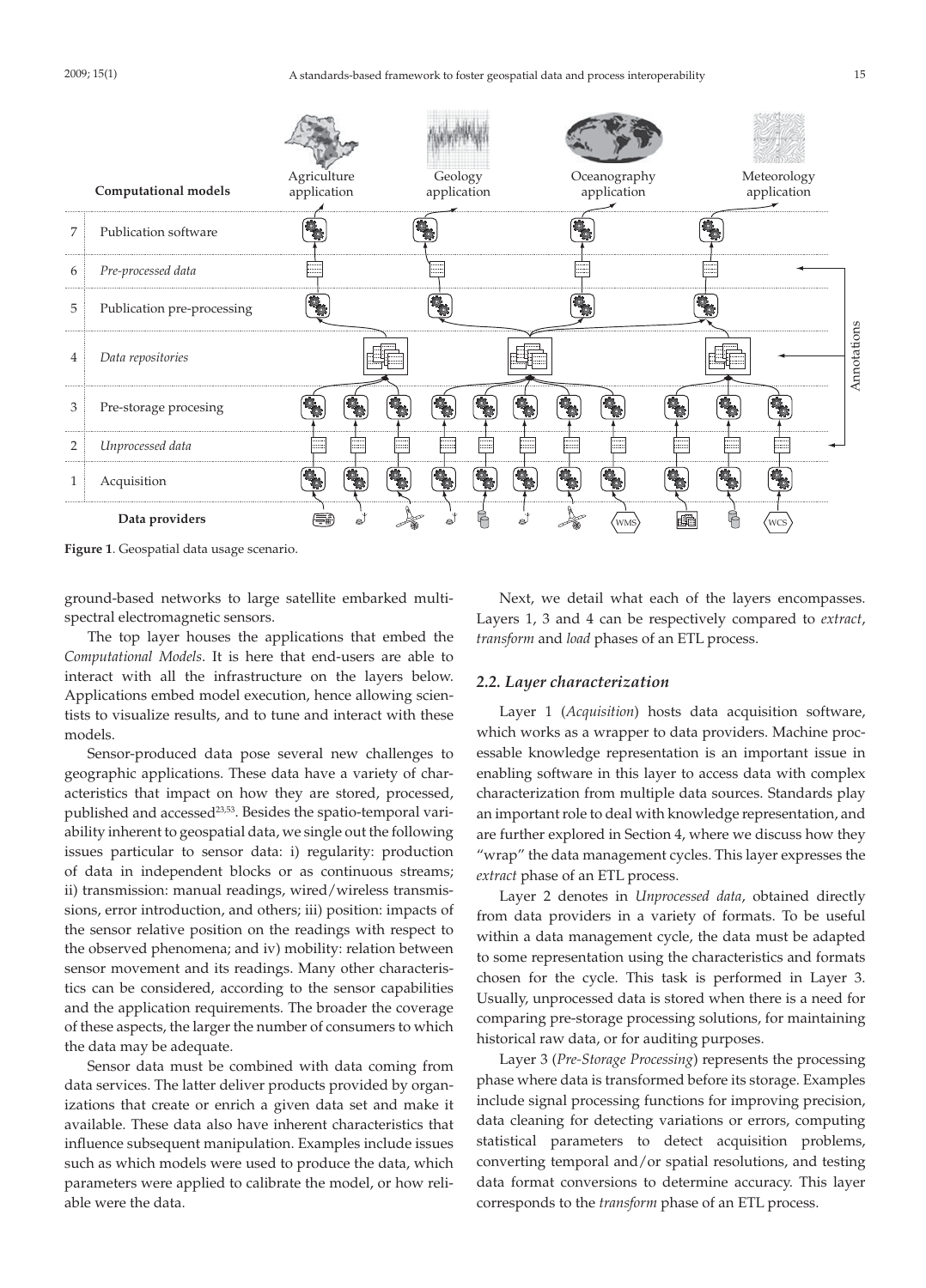Layer 4 (*Data Repositories*) corresponds to the storage facility, often a data repository of some kind, such as a database system. Two of the major issues to be dealt with in this layer are problems on what to store and how to fill in the gaps left by several types of acquisition errors. Selecting what is going to be stored is important since the amount of data acquired may be far too large to be stored in full<sup>13,18</sup>. Given that geospatial systems must also cope with streamed data, this raises the additional issue of providing query mechanisms that can cope with both stored and streamed data<sup>3</sup>. For streamed data, the storage layer may have its role filled by a proxy service with some kind of caching mechanism. This is more natural for many kinds of applications (e.g., real time traffic monitoring). Queries may need to combine data from several data sources, even both streamed and stored data, possibly using different pre-storage processing operations. This can only be treated adequately in layers that have access to these resources, which is the case for Layer 4. The storage part of this layer is directly related to the *load* phase of an ETL process.

Layer 5 (*Publication Pre-Processing*) is responsible for transforming the data, filtering or augmenting it, in order to meet application requirements. Examples of such requirements include adjusting spatio-temporal resolution, access periodicity and specific presentation formats. Instances of operations to fulfill these requirements include composition operations (e.g., fusion of data from different data sources), scaling operations (e.g., changing temporal or spatial resolution), customization operations or more complex operation compositions. However, as most of these data are georeferenced, the more traditional GIS operations, e.g., see Rigaux et al.<sup>46</sup>, are the most common in this phase. The execution of operations in Layer 5 are guided by application needs while operations executed in Layer 3 are oriented towards storage requirements. Thus, unless the operation was executed in Layer 3 and the result is already available in the repositories, a request from an application is executed in Layer 5.

Layer 6 (*Pre-Processed Data*) contains the pre-processed data sets, ready to be published and consumed by models. The main concern in this layer is data representation, e.g., data format, spatio-temporal resolution, and associated descriptions. An application request specifies the format, with translations applied as needed. Resolution adaptation may require interpolation algorithms for larger resolutions and summarization algorithms for smaller resolutions.

Layers 5 and 6 are not needed in non-shared data scenarios. Their appearance reveals an interesting issue: as models and algorithms become more stable and accepted within a community, they become basic and are taken for granted. This pushes the results of such models and algorithms down from the model layer to layer 5, with impact on interoperability and cooperative scientific work. An example of such migration is the georeferencing of satellite images: in the past, it was a necessary step to perform within geospatial data applications; presently it is available as a default attribute of most published images.

Layer 7 ( *Publication Software*) represents the software that will make interfaces to operations and data access mechanisms available to applications. This is achieved by agreement between software providers and application developers. The need for such agreements restricts interoperability among new resources and systems. As an alternative to consensual specification, the software in this layer should provide descriptions that are sufficiently rich to allow applications to determine the suitability of software and data. Different approaches are used by the publication software depending on the requirements of the client applications, e.g., protocols with less overhead for large data sets, or richer protocols for initial stages of communication.

The publication software must also allow applications to select pre-processing operations, among the ones available, to be applied on the data before transmission. The operations are actually provided by lower layers, mainly by layer 5 (publication pre-processing) but a list of them and a selection mechanism must be present on the publication layer. Since the requirements from the applications vary, many different transformation operations may be required before the data can be used. Actually, applications can use either already pre-processed data sets (e.g. from Layer 6) or invoke operations to generate new data sets (e.g., from Layer 5). It is often undesirable or unfeasible to perform these operations within the application<sup>53</sup>.

Annotation mechanisms are orthogonal to all layers, using metadata standards or free annotations. In other words, each data layer may be associated with annotation mechanisms that provide semantics to raw, stored or pre-processed data. Metadata have a predefined structure and expected ranges. This allows, for instance, indexing and retrieval based on the metadata, imposing, however, rigid limits. Annotations, on the other hand, have no structure and do not allow indexing, presenting a challenge for retrieval, often requiring contentbased techniques<sup>32</sup>. Nevertheless, they allow very flexible descriptions. The proposal in Pastorello Jr et al.<sup>42</sup> shows how to provide some structure to annotations without hampering flexibility by using references to ontologies. Section 4 discusses how to improve metadata semantics with standards.

## *2.3. Remarks on the framework*

We point out that making these seven layers explicit is one of the keys to understand and solve the gap between resource providers and systems designers. Our decomposition of geospatial data flow and processing into identifiable layers with clear interfaces and responsibilities leverages application development. Combining solutions from previous layers enables a module on a higher layer (or even an application outside the scope of the layers) to deal with less interoperability issues. The most important aspect, however, is that our organization helps maintainability, reuse and extensibility, allowing developers to include new features at appropriate layers. This is achieved by solving a distinct interoperability issue in each layer and combining the solutions across the layers. To illustrate this, consider the problem of gathering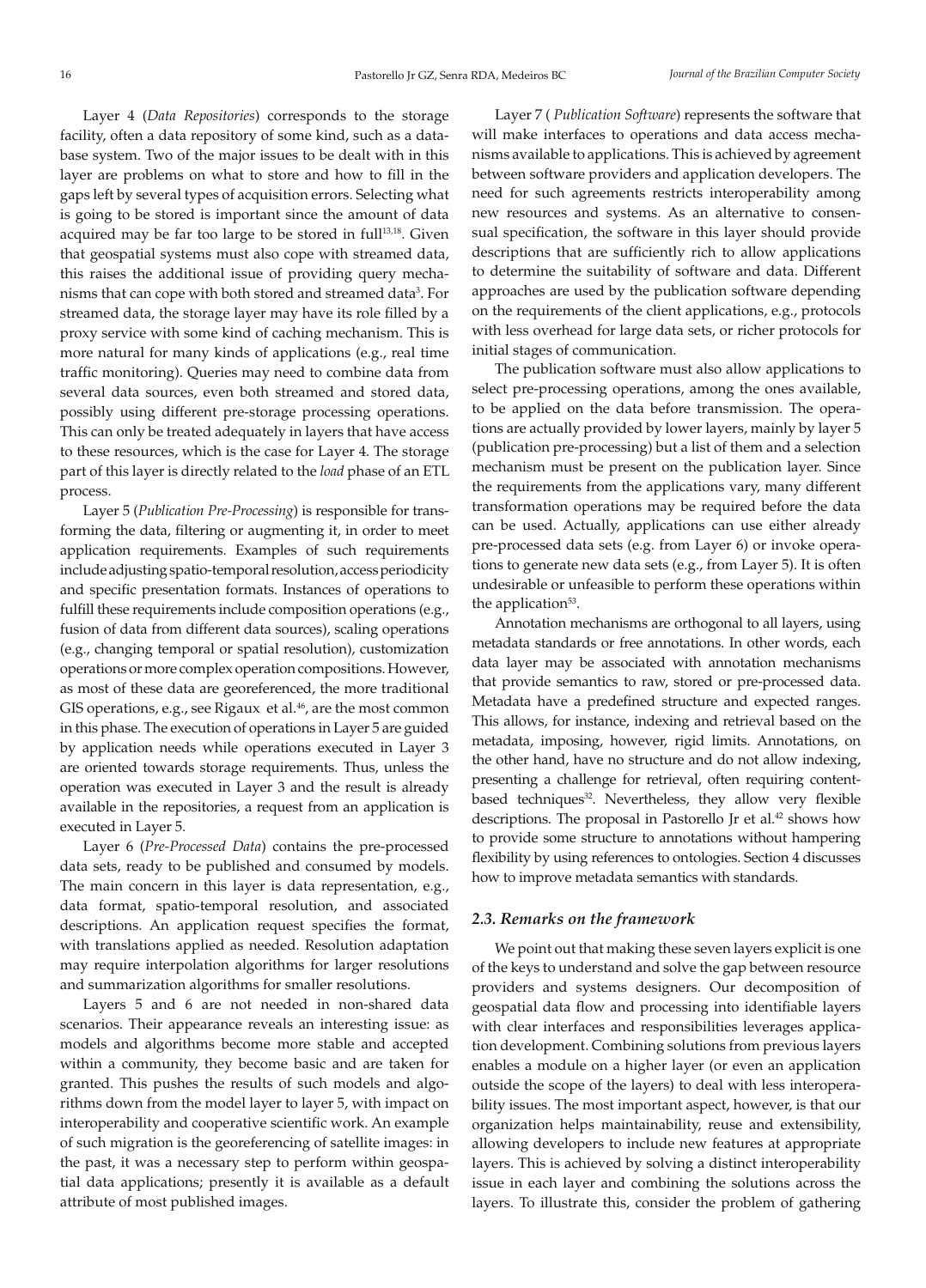data from two data sources, each using a different combination of access mechanism (e.g., an FTP server and a Web service) and data format (e.g., XML, CSV and binary). Once a module for each of the access mechanisms is available at the bottom layer, all modules for handling different data formats will be able to use one uniform interface to access the data from both providers. This scheme is the same throughout the layers, each layer adds a solution to one interoperability issue. This solution can reuse modules provided to solve issues in lower-level layers – which in fact offer a uniform interface (or data format) to the next layer. Taking these stages into account helps solving several of the interoperability problems raised by the use of distributed geospatial data sources or by the invocation of external services. This will be illustrated next.

# **3. Putting the Framework to Use**

This section discusses how the proposed framework reflects in the implementation efforts within the WebMAPS project. The framework is also being used in other ongoing projects at the Laboratory of Information Systems (LIS) at the Institute of Computing, University of Campinas. We have chosen to concentrate our discussion on the WebMAPS project, because it is the earliest of such projects, and because it provides enough material to illustrate the advantages of our approach. One product from WebMAPS, vegetation index graphs, is described in Section 3.2 according to the layers presented in Section 2. Two other products are also detailed: one for automation of data acquisition (Paparazzi, see Section 3.3) and another for flexible data publication (see Section 3.4).

#### *3.1. Overview of the WebMAPS project*

WebMAPS is a project whose goal is to provide a platform based on Web Services to formulate, perform and evaluate policies and activities in agro-environmental planning.

The project caters to two kinds of users – farmers, and domain experts, such as agronomers or earth scientists. Farmers can enter data on their properties (e.g., production, parcels, crops). They are able to correlate data on their farms to geospatial content available on WebMAPS repositories – e.g., satellite image series or regional boundaries. Experts may want to investigate distinct kinds of data correlation and propose models to explain, monitor, or forecast crop behavior. See some of the tools at http://www.lis.ic.unicamp.br/projects/webmaps.

Similar to INSPIRE25, WebMAPS can also be described using a 3-layer architecture, part of which already implemented. The Client Layer is responsible for user requests, forwarding them to be processed by the middle (Service) layer. The latter contains distinct kinds of modules, such as query processing, workflow specification, and ontology management. The Data Layer contains WebMAPS data repositories, including primary raw data (e.g., product classification from Brazilian official sources) and derived data (e.g., composite images). Geospatial data sets include satellite images, and

coordinates of county boundaries. Additional data sources include information on properties, agricultural products and so on. Data are stored in the PostGreSQL database management system, with PostGIS extension. At present, most of the services in WebMAPS are being implemented as software modules, for rapid prototyping and testing by end-users.

This kind of 3-tier architecture is useful for a high level description of the system's functionalities. However, as stressed in Section 2, it is not adequate from an interoperability perspective. The sections that follow discuss how we use our 7-layer framework of Section 2 to specify and develop some of the products offered by WebMAPS. In particular, we discuss three kinds of products: i) the dynamic computation of NDVI graphs, starting from the acquisition of satellite images; ii) a tool for automated image acquisition; and iii) the interoperation with Google Maps. The first item is an example that spreads throughout most of the layers, while the last two focus on the bottom and top layers of the framework, respectively.

# *3.2. Illustrating the data management framework in WebMAPS*

In this section, we describe one of the devised WebMAPS' products that is partially implemented and adheres to the layering described in Section 2: computing historical NDVI profiles for a given region and period.

NDVI ( *Normalized Difference Vegetation Index*) is a vegetation index. It is correlated to biomass conditions of vegetation and is widely used in distinct kinds of contexts – e.g. agriculture, biodiversity. An NDVI graph plots the average NDVI pixel value in a region through time from a temporal series of images. This can be used for crop monitoring and prediction $5.45$ . For example, in the sugar cane culture, a curve with higher values may indicate a product with better quality.

One of the functionalities available from WebMAPS is the construction of such graphs. The user selects a region of interest R and a period T and the system computes the graph from a temporal series of satellite images, plotting the NDVI evolution for that region and period, as depicted in Figure 2.



**Figure 2**. Example of an average NDVI curve for Campinas region.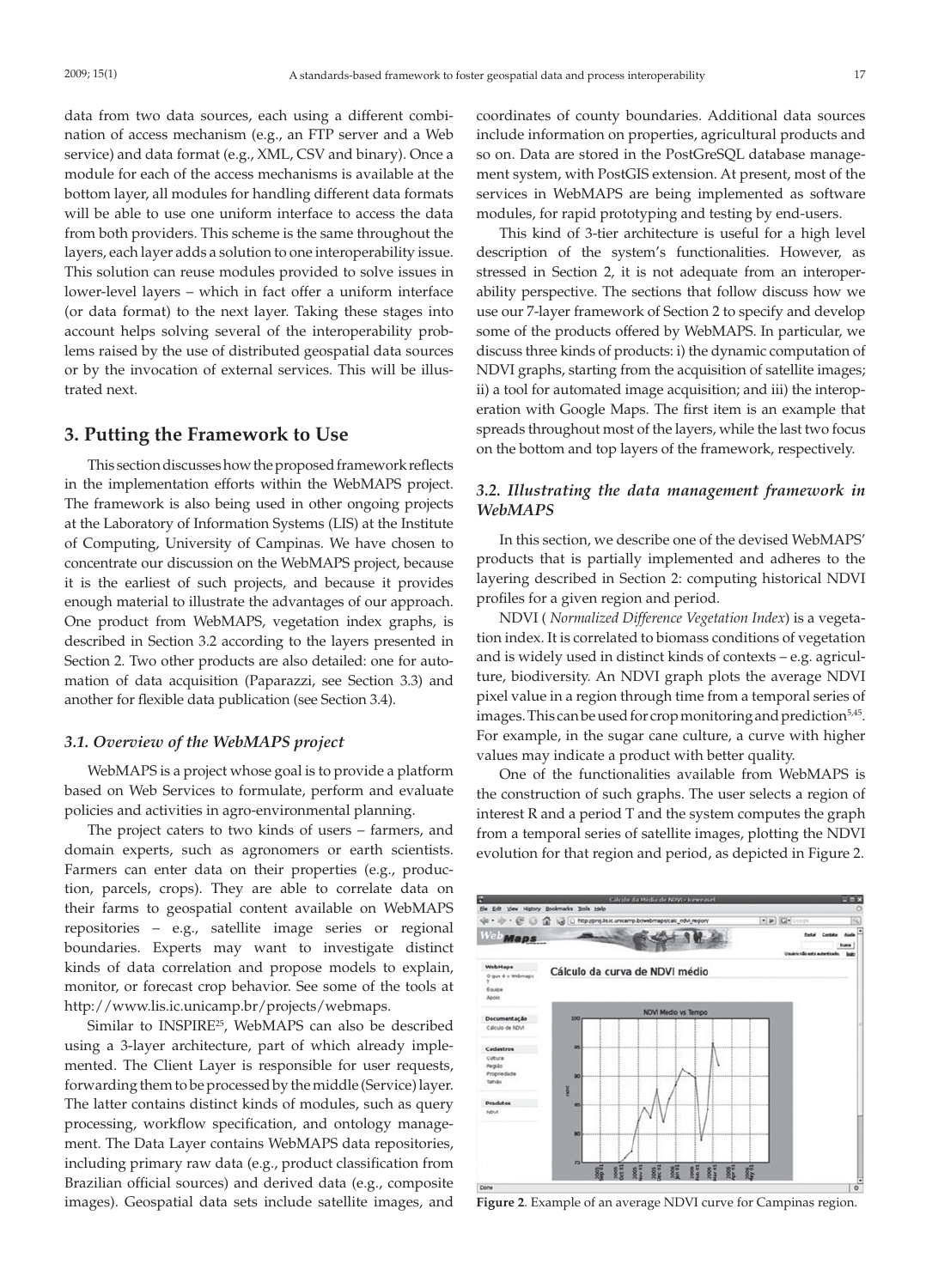NDVI graphs require two kinds of data – those acquired periodically (satellite images) and those that, once acquired, are only sporadically updated (e.g., county boundaries). This section describes the management cycle for these data within WebMAPS. We will not enter into details of acquisition periodicity nor procedures to refresh data, but such issues are embedded into constraints treated by our 7-layer framework. Figure 3 shows the main phases of the workflow that specifies the computation of the graph, following the layers of Figure 1. This workflow is shown at its more abstract level, but each step can encapsulate several processes. Moreover, though not shown in the figure, it contains loops and cycles, which are not relevant for understanding our case study. We point out that this example does not have issues to be dealt with in layers 2 and 6. Applications that, for instance, are heavily dependent on data representation formats, data encoding or associated descriptions (metadata) would need specific solutions in these layers.

#### **3.2.1. Data acquisition**

There are many satellite imagery providers. For NDVI analysis, WebMAPS' agro-scientists have chosen to use precomputed NDVI images provided by NASA from MODIS sensors<sup>37,51</sup>. Here we faced typical problems of geospatial data acquisition. Each image depicts a geographical region much larger than the ones for which this first version of WebMAPS is being conceived (Brazil's southeast). Moreover, retrieving each image meant browsing the NASA web site to find the download link for that image. Thus, assembling our image database became a laborious, tedious and time-consuming task. To improve on that, we have developed Paparazzi, a tool to automate the retrieval of remote data sets – see Section 3.3.

The second data type needed are vector-based coordinates, corresponding to the geographical regions of interest. WebMAPS offers two options: i) ad-hoc manual definition of the region, described in *Well-Known Text Format* (a.k.a WKT)<sup>10</sup>, a standard from the *Open Geospatial Consortium* (OGC); or ii) importing geospatial vector shapefiles. Brazilian county geometry shapefiles were imported from IBGE (*Brazilian National Geographic Institute*).

The last data type we need are textual descriptions of crops and their attributes. Here we applied screen scraping<sup>12,21</sup> techniques to fetch produce code, popular name, scientific name and description from the *Brazilian Ministry of Agriculture* Web portal. See Section 4 for details on these techniques.

## **3.2.2. Unprocessed data**

Satellite images retrieved from NASA using Paparazzi and shapefiles retrieved from IBGE are encapsulated in temporary files, for subsequent quality checking. The rest of the data used goes directly to Layer 3 (Pre-Storage Processing). Here, we can already see the advantages of our multi-layer framework, which allows determining which stages should be followed for each kind of data.

## **3.2.3. Pre-storage processing**

In possession of unprocessed data, we proceed to the pre-storage processing phase. There are three main concerns here: corruption detection, data normalization and assembly of the data sets. These concerns are not always present (e.g., if the data provided already have such issues solved).

Corruption detection is mandatory and is made explicit in our framework. First, data providers are never 100% reliable, and the acquired data may be already corrupted in its provider's domain. Second, data corruption can occur during the acquisition phase. Here, the encapsulated unprocessed files containing satellite data and geometries have their integrity automatically checked (e.g., by checksum algorithms). Corrupted or partially retrieved files are removed.

The third (textual) record type is more challenging, because information is less structured, the domain of values is open and not fully-known and we lack fail-proof tools to verify corruption. For our textual data resources (based on official government crop classification) we performed a manual check. Additional procedures are left to future work.

Data normalization is a recommended step to make data processing easier and more efficient. We automatically convert all files to a single and uniform representation format, and all measurement units to the same system. Thus, we have chosen to: a) store satellite imagery into GeoTIFF<sup>47</sup> files, converting into this format whenever needed; b) convert shapefiles and textual geometries (WKT) into *Well-known Binary* representations (WKB) stored into PostGIS; and c) represent all geographical coordinates to latitude/longitude according to WGS84 reference ellipsoid. WKB<sup>10</sup> is also a standard from OGC.

Data set assembly is the last pre-storage processing step we need, and consists in putting together coherent spatio-temporal units – e.g., in our example, creating a composite NDVI image from a mosaic of acquired NDVI images. This includes issues which are sometimes called detecting the FoU (fitness



**Figure 3**.: Computation and publication of NDVI series for a region.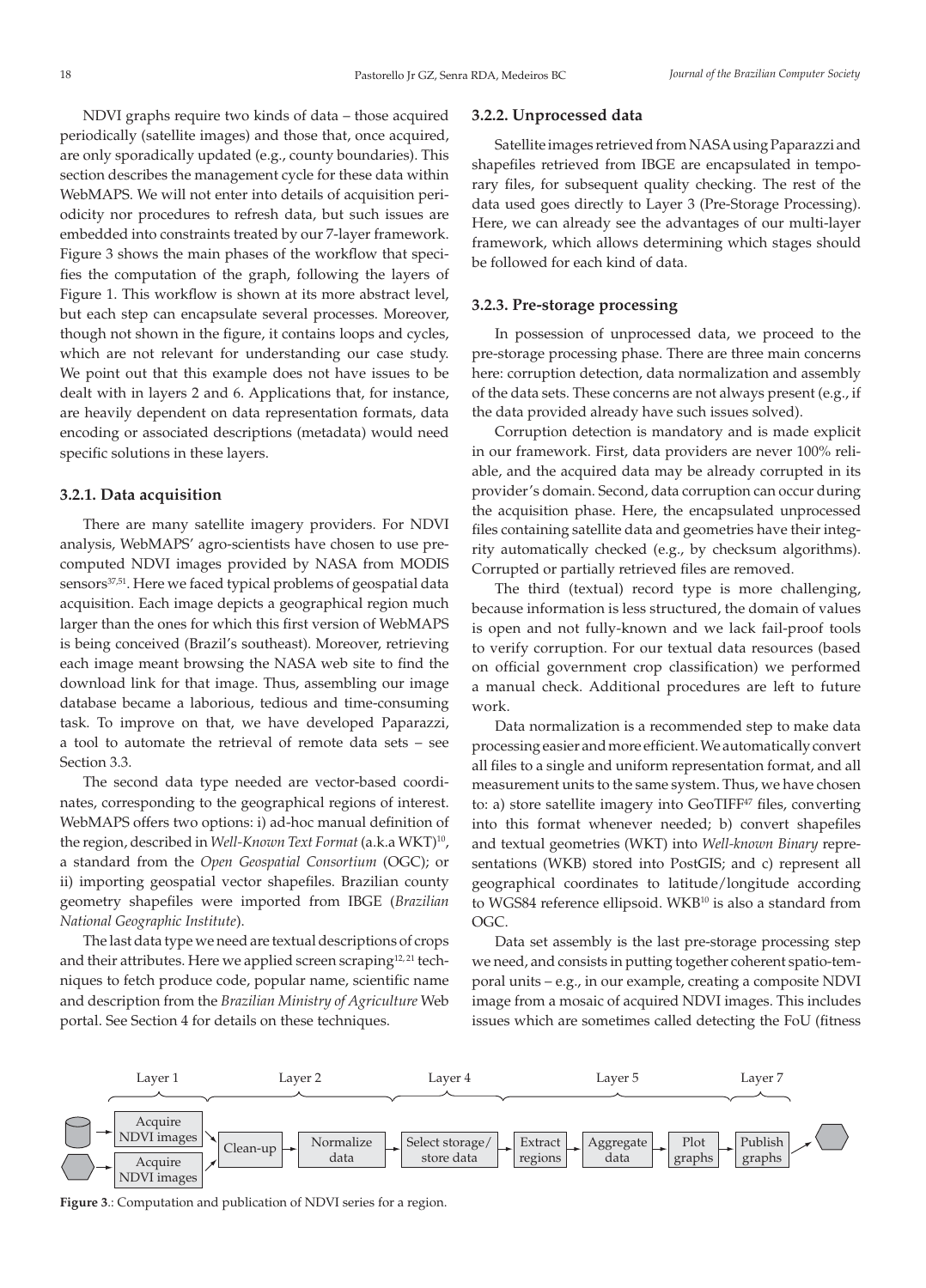of use) of a data set – see Fu et al. $30$ . Here, the first (temporal) problem occurs when there are gaps in a time series  $-$  e.g., due to communication or device failure. The second (spatial) problem occurs when missing spatial data create "holes" in a data set (e.g., when an image mosaic has missing parts). Both problems can occur at the same time. Spatio-temporal gap problems are very common when using data from sensor networks – e.g., sensors may stop providing data for a period of time, causing problems in analyses.

There are three basic approaches to assembly problems: i) acquire new data to fill the spatial and/or temporal gaps; ii) apply interpolation, probabilistic or inference procedures to fill the gaps; and iii) mark the gaps, and forward the solution to some other layer (e.g., query processing will have to take the gaps into consideration). For satellite imagery, we have implemented the first approach, using data fetching retries and fallback data providers. For rainfall time series, we use the second approach. We have developed algorithms in which missing values are filled by combining spatial interpolation with historical data<sup>33</sup>. These algorithms are used by the Brazilian Ministry of Agriculture to maintain its rainfall series database for the whole country.

#### **3.2.4. Data repositories**

Once the data are pre-processed, they are ready for storage. We use two types of storage: a relational database and the filesystem. Crop descriptions, geometries, textual properties, and data set descriptions are stored in PostgreSQL/ PostGIS. Raster images in GeoTIFF format are stored in JFS (or XFS) filesystem partitions. We have chosen these partition types because they present good performance for large files<sup>6</sup>. So far, we have not used streamed sensor data. Our preliminary experiments with these data appear in<sup>43</sup>. Streamed sensor data for agricultural purposes are being handled within our eFarms project (http://www.lis.ic.unicamp.br/ projects/efarms), which will act as a sensor data provider to WebMAPS.

## **3.2.5. Publication pre-processing**

This phase concerns transforming information, and ultimately preparing it for user consumption. In our example, this means: i) computing the average NDVI pixel value for the region R defined by the user; and ii) iterating (i) for the input time span T. These steps are performed automatically without user intervention.

The images of interest are already stored in the repositories. Steps (i) and (ii) consist in building a bitmap mask for R and applying this (cached) mask to all NDVI images within the desired time frame T, extracting the region (pixels) of interest and computing their average. The graph is constructed for these average values.

## **3.2.6. Data publication**

Data publication is the last phase in the processing workflow. In our case study, the NDVI graphs constructed in the previous phase are published as images, embedded or not in HTML pages. Other formats could also be adopted here: text files with pairs <georeferenced point, value>, tables with the values for regions, etc.

#### *3.3. Automating acquisition: Paparazzi*

*Paparazzi* is a command-line tool we developed to automate the acquisition of satellite imagery by means of screen scraping techniques $24,29,31$ . Paparazzi is a specialized web crawler, hand-crafted to fetch data from specific target web sites. Paparazzi is an example of a tool that was implemented within the scope of Layer 1. Paparazzi is worth using whenever the number of files to be retrieved is large, and hyperlinks to target files are not concentrated in a single page, but scattered across several pages, as is the case with NASA MODIS images. Consider the following Paparazzi command line:

```
paparazzi.py -b 2008-01-01 -e 2008-05-31 -s 
Brazil4 -p 250m -m 2 -r
```
It is a request for all images (–r) from January 1, 2008 (–b) to May 31, 2008 (–e), for the geographical region named *Brazil4* (–s). Each image retrieved should have spatial resolution (–p) of 250 meters per pixel and represent NDVI measures (-m). *Brazil4* is a specific name used by NASA<sup>37</sup> to designate a given area in South America that covers SE Brasil.

This same task required downloading 152 images corresponding roughly to 7 GB in size. If done manually, for each image, the user needs to visit three different web pages prior to starting a 50 Mb file download. In the first page the user selects the subset (Brazil4). In the next page the user selects data product (NDVI) and image resolution (250 m). Finally, in the last page, the user selects the file format and starts the image download. Therefore, precious user time can be saved, if the researcher relinquishes control and responsibility of the iterative acquisition process to Paparazzi. Moreover, when adopted as a software library, Paparazzi acts in reaction to user queries over incomplete data sets, trying to fill-in gaps on demand.

#### *3.4. Flexible publication*

WebMAPS innovates allowing data produced in any of the framework phases to be directly accessible in many representations. Therefore, WebMAPS is not just a black-box automating GIS procedures. It is also a data gateway fostering scientific information sharing and allowing experimental results to be reproduced and validated. This is facilitated by isolating the responsibilities of each framework layer.

In particular, the three data types handled (images, geometries and text) are published by means of standard protocols and representations, explained in Section 4. Satellite imagery data is accessible through an OpenDAP interface; textual data and metadata are available as HTML pages annotated with microformats; and geometries are available as KML views.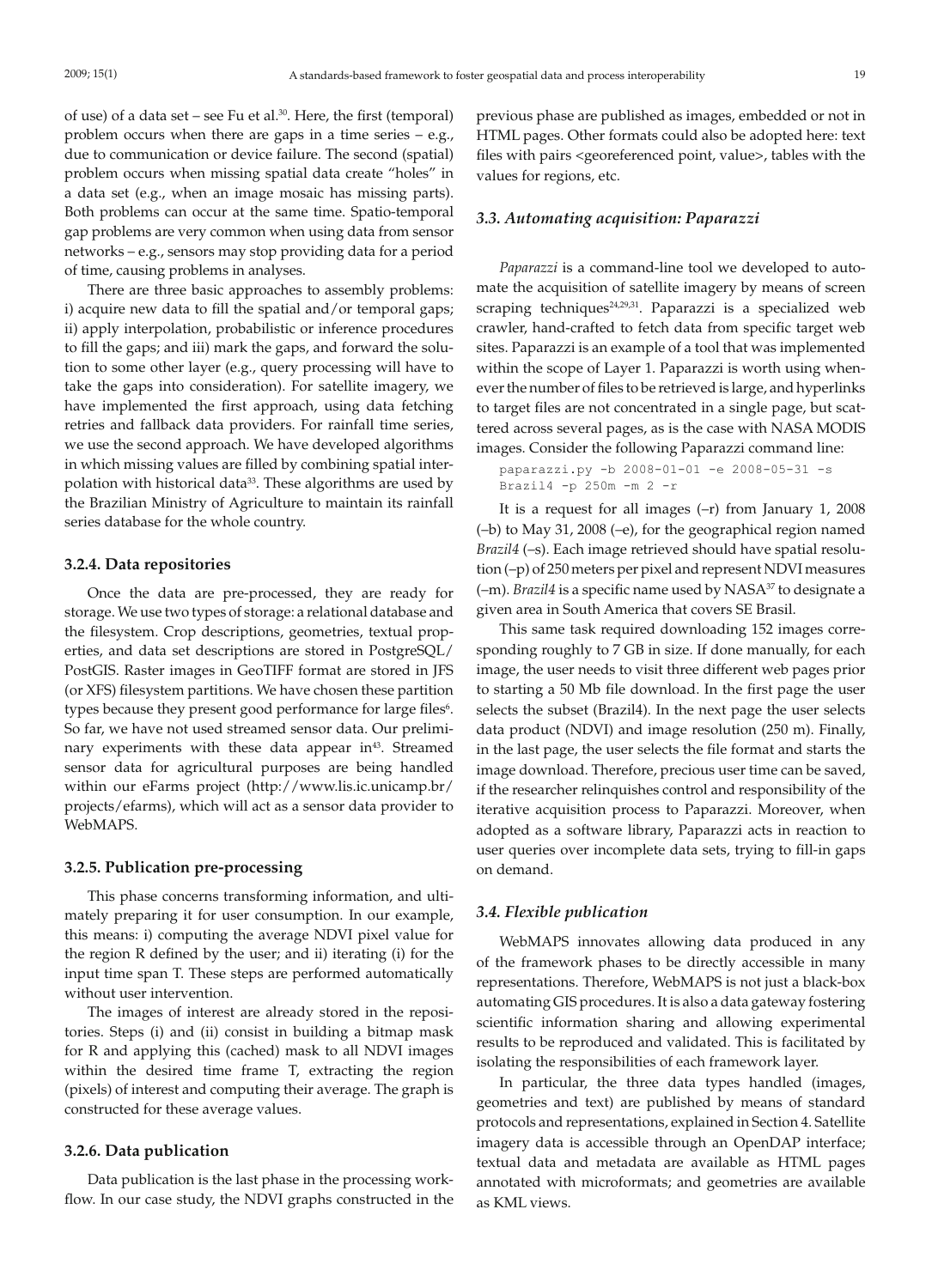Thanks to this, WebMAPS can act as a data provider and a data client. We exemplify this by showing its interaction with Google Maps. Figure 4 depicts Google Maps obtaining a geometry resource served in KML format from WebMAPS. Here, WebMAPS acts as a data provider and mediator, re-distributing geometries acquired from an authoritative source (Brazilian Geographic Institute), and transformed into a suitable format to feed Google Maps. In Figure 5, we depict WebMAPS acting as a client of Google's map rendering service. The map rendered by Google Maps (Figure 4) is mashed-up with results from a user query, composing the web page shown in Figure 5. The query results comprehend textual metadata and a NDVI graph for the given region and time frame. For visualization sake, the chart is an overlay, not representing the original page layout.

This interaction pattern between WebMAPS and Google Maps is a combination of resource-oriented (from WebMAPS) and service-oriented (from Google Maps) paradigms. We further discuss these approaches in Section 4. In this particular example, the use of KML and WKT enabled us



**Figure 4**. Google accessing data from WebMAPS in KML format.



to rapidly build a prototype for cartographic visualization, including satellite image overlays provided by Google Maps. End-users are rapidly able to visually assess the quality of the data, and test the outcomes of different analyses. Hence, standards offer much more than interoperability. Their use has sped up the validation of user requirements in terms of interaction needs. More importantly, it has leveraged application development, so that users can start testing their ideas much sooner, while we work on other system issues. This does not mean that WebMAPS will necessarily always rely on Google Maps for cartographic rendering and interaction - we are also experimenting with other kinds of Web servicebased solutions (see Daltio et al.<sup>16</sup> for our use of GeoServer to publish GML data for biodiversity systems).

## **4. Interoperability Approaches**

This section characterizes the standards and services approaches to interoperability and show how they are contemplated within our framework, with examples from WebMAPS. We point out that ontologies are another very important approach to interoperability. In our framework, they intervene at all transversal annotation stages of Figure 3. They nevertheless are outside the scope of this paper.

## *4.1. Selected standards*

Standards represent an agreement among research groups and are the main focus of many institutions such as OGC or W3C. From the data interoperability perspective, standards deal with representation and formatting issues. OGC's *Geographic Markup Language* GML39 is an example of such a standard. It is an XML-based specification for geospatial data interchange. Process interoperability specifications can base their input/output formats in GML.

From the process interoperability perspective, standards are used in the specification of protocols, interfaces and descriptions of processes. Examples include OpenDAP and OGC standards. OGC's main general-use standards for geospatial process interoperability are the *Web Feature Service* (WFS), the *Web Coverage Service* (WCS) and the *Web Map*  Service (WMS)<sup>39</sup>. These standards specify the access mechanisms to, respectively, vector data, raster data and renderized maps. Vector data describe geographic features using their geometry (points, lines, polygons). Raster data represent geographic areas as arrays of cells (e.g., images). The access mechanisms are to be implemented as Web services.

The recent *Web Processing Service* (WPS)<sup>40</sup> specification concerns the publication of geospatial processes, a main concern in this paper. A process may be an algorithm, a calculation or a model that manipulates geospatial data. Although WPS does not describe the specific behavior of an operation, it provides general description mechanisms, such as *Profiles* and *ProcessDescriptions*40 and support for data encoded in GML. This, however, still leaves room for semantic mismatches.

Standards must be present at least in the frontiers of our **Figure 5**. WebMAPS embedding map generated by Google Maps. data manipulation cycle, "wrapping" it (see Section 2). The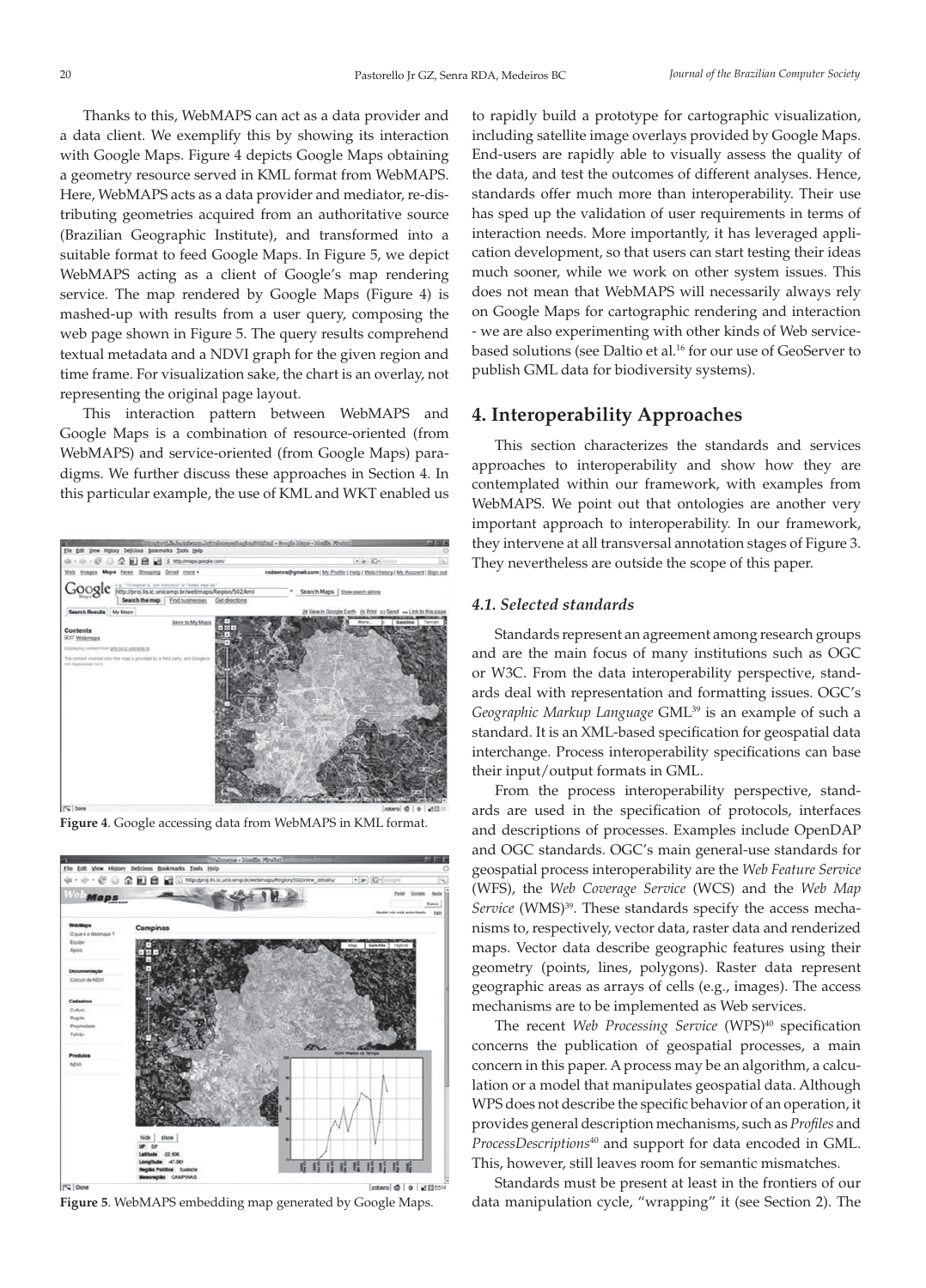communication interfaces for data acquisition and publication are the two points where these solutions are most useful: as seen in Section 3.4, WebMAPS can be seen as a client application and a data provider to client applications. As a server, WebMAPS strives to adhere to standards, to enable interoperation with other systems. As a client, taking advantage of standard interfaces is important, but, as will be seen, being able to handle involuntary, non-standardized, access mechanisms might be equally important. As part of those efforts, its development is adopting Web services and SOAP protocols, OpenDAP, Microformats and KML, discussed next.

OpenDAP is an acronym for *Open-source Project for a Network Data Access Protocol*. It consists of a data transport architecture and HTTP-based protocol capable of encapsulating structured data, annotating the data with attributes and adding semantics that describe the data. One of its features is the ability to retrieve file subsets, and aggregate data from several files in one transfer operation. It is being increasingly adopted by earth scientists to publish their data – e.g., in oceanography<sup>9,11,52</sup>. As exemplified by<sup>52</sup>, this allows scientists to exchange and visualize results of complex models. In our framework, OpenDAP can be used as a means to receive and publish data, in Layers 1 and 7. For instance, images are acquired and served by WebMAPS using OpenDAP. In the first case, it is at the receiving end (Layers 1 and 2), while in the second case it is at the top of the cycle.

Microformat is a web-based data formatting approach to re-use existing content as metadata, through standard annotations conveyed by XHTML (or HTML) classes and attributes. The intention is to allow information targeted to end-users to be also software processable. In other words, the layout and formatting markup are also used to perform semantic annotations. Microformats replace more complicated methods of automated processing, such as natural language processing or screen scraping. Their use has direct impact in the representation of data in Layer 6, after being generated in Layer 5 along with other transformation processes.

In particular, *Geo* is a microformat used for marking up WGS84 geographical coordinates (lat,long) in XHTML. Figure 6 presents an example of the use of this microformat in an XHTML page. This allows parsing tools to mine for pages that contain coordinates in this format. This allows these pages to be rendered using this geospatial information, e.g., in a mapping tool or loading the coordinates into a GPS device.

KML<sup>41</sup> is an XML-based language schema for expressing geographic annotation and visualization for 2D and 3D Earth browsers. It was initially developed for use with

```
<div class="geo"> Campinas:
    <span class="latitude"> -22.906 </span>;
   <span class="longitude"> -47.061 </span>
</div>
```
**Figure 6**. Example of the Geo microformat in an XHTML page.

Google Earth. The KML 2.2 specification was accepted as an OGC standard, ensuring its status as an open standard for all geobrowsers. In WebMAPS, our geometry files are represented in KML and accessed by Google, in which case we are acting as data providers for another data management cycle. Figure 7 shows an example of a KML document where the city of Campinas is represented as a point (its centroid).

The perspective of the data providers on how much effort they put in providing interoperable access mechanisms can be seen as voluntary and/or involuntary. The voluntary point of view is the one we have been discussing so far in this section. It is when the data provider willingly serves its data by means of well-known standardized interfaces and protocols, fostering data interchange between systems. Voluntary access mechanisms usually comply to some extent to a standard, in an effort to make the data more easily accessible. The involuntary viewpoint encompasses data providers that are only concerned with data consumption from human users, providing no facilities for external systems interested in obtaining the same information. The reasons vary from lack of resources to the deliberate wish to prevent inter-systems data sharing. Therefore, involuntary access mechanisms usually do not have standardization as a main concern, even though they may comply to standards on occasion.

In order to include involuntary data providers in WebMAPS, we have adopted techniques from the information extraction research field. One of these techniques is called *screen scraping*, in which a computer program extracts data from the displayed output of another program. Search engines and web crawlers use web scraping techniques. Indeed, Web pages are built using text-based mark-up languages, and frequently mix content with presentation. Therefore, web screen scrapers extract machine-friendly data from XHTML and other markup formats.

We believe that automated acquisition is important to bridge the test of computational models against data from several geospatial resource providers. The Paparazzi toolset, discussed in Section 3.3, is a step towards that goal.

#### *4.2. Services approaches*

In the services category of interoperability, there are two paradigms competing in the Web: Service-oriented archi-

```
<?xml version="1.0" encoding="UTF-8"?>
<kml xmlns="http://earth.google.com/kml/2.0"> 
<Placemark>
    <description>City of Campinas</description> 
    <name>Campinas</name>
    <Point>
       <coordinates>-22.906,-47.061</coordinates>
    </Point>
</Placemark>
\langle/kml\rangle
```
**Figure 7**. Example of a KML document.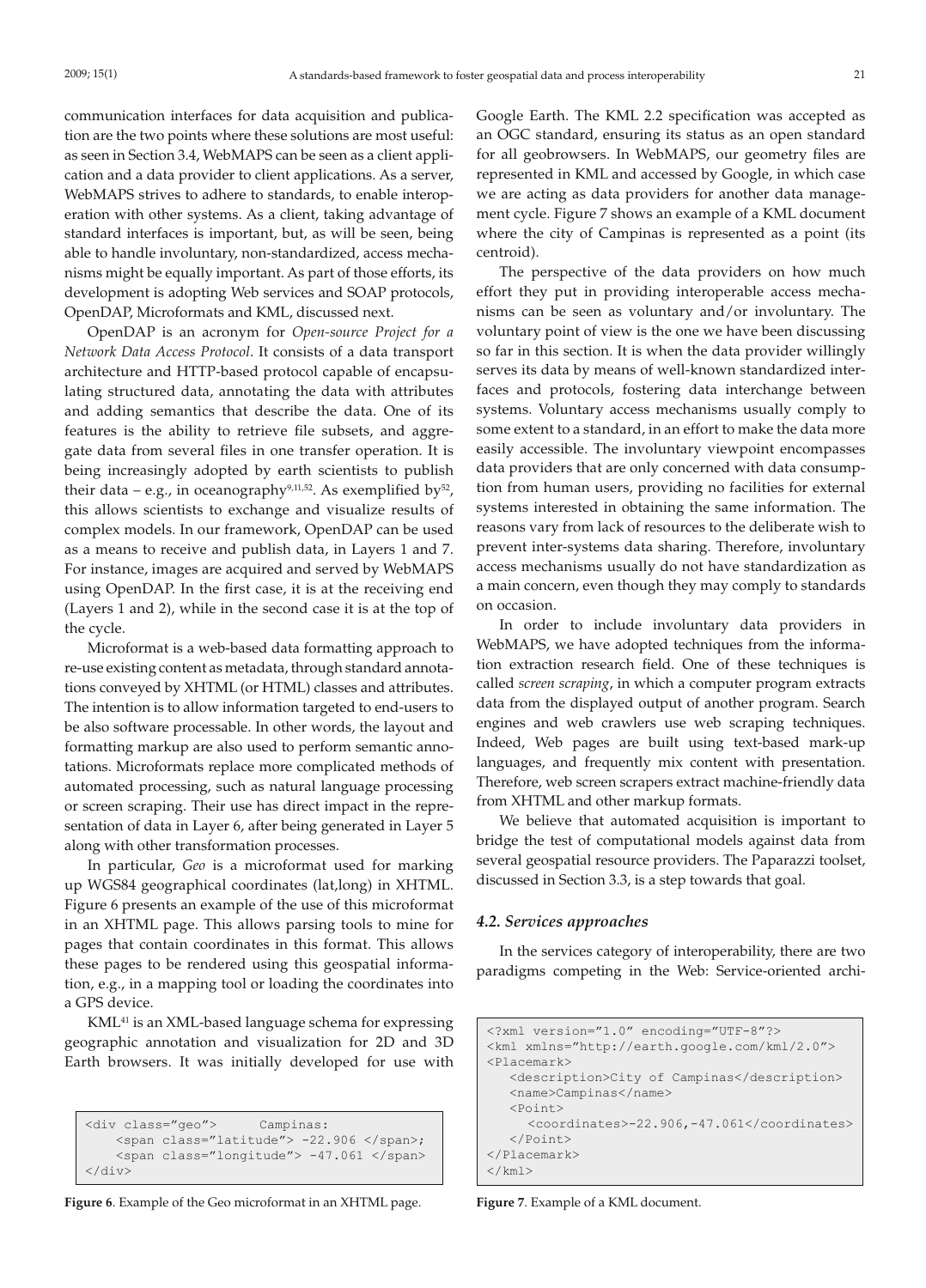tectures (SOA) and Resource-oriented architectures (ROA). SOA is a direct evolution of concepts born from distributed computing theory and modular programming practices. It is an architecture where functionality is grouped around processes and packaged as interoperable RPC-style services, loosely coupled with operating systems or programming languages. SOA's goal is to facilitate the composition of distributed Web services, through the standardization of interfacing, reliable messaging, transactions and security. SOA's philosophy transcends the Web medium and could be successfully applied to other contexts.

On the other hand, ROA is intimately related to the Web. It rescues the principle of Representational State Transfer (REST), defined in Fielding<sup>17</sup>. REST outlines how resources are defined, addressed and accessed through simple interfaces, where domain-specific data is transmitted over HTTP without any additional messaging layer or session tracking mechanisms. ROA design aims for the Web's scalability, and it is defined by five main principles. First, application state and functionality are divided into resources. Second, a resource is uniquely addressable by means of hypermedia links. Third, all resources share the same constrained, uniform and well-defined interface. Fourth, resources support the HTTP protocol operations: GET, PUT, POST, DELETE, HEAD, OPTIONS. Finally, protocols should ideally be stateless, cacheable, layered and client-server oriented. ROA is more scalable than SOA, and easier to implement due to its uniform interface and adherence to Web model and standards.

SOA and ROA are complementary paradigms; together they maximize interoperability. For this reason, we advocate the adoption of hybrid architectures, such as in WebMAPS. As mentioned in Section 3.4, WebMAPS uses SOA when we act as a client to Google, and ROA when Google plays the role of WebMAPS client.

# **5. Related Work**

To the best of our knowledge, no previous work considers all the phases covered in our framework. However, there are proposals that are related with a few of the layers, some of which are presented here. They cover the entire spectrum of solutions discussed in the paper, from data and process interoperability using standards and services, to user interface aspects.

There are many studies concerning use of standards, usually restricted to just one of our layers. For instance, Aim4GDI1 uses OGC standards for accessing distributed data sources and creating composite results. It also extracts metadata from these sources, composing them in RDF for later querying (using SPARQL) and publication (in an ontology description language). However, it only considers issues at the data access and interchange level, not covering processing resources and their interoperability.

The work presented in $26$  considers the use of standards for both data and process interoperability, for distributed sources. Their solution consists on a framework based on the ISO19100 series of standards. The paper materializes the framework in a travel guide system called MTGS. However, limiting the standards considered for interoperability into a single standards source hampers the construction of multidisciplinary models and applications, preventing their evolution. This is remarked by<sup>34</sup>, which discusses the evolution of the GML standard and the importance of integrating it with standards from other application areas.

Interoperability through services is also common, in particular taking advantage of WFS, WCS and WMS. The work of<sup>11</sup>, for instance, describes initiatives towards combining communication and access standards, e.g., providing common grounds for OGC's WFS and WCS to work side by side with OpenDAP to access oceanographic data. Their effort concurs with ours in the sense that combining different standards into systems design is a way of leveraging interoperability. Sensor networks can also be encapsulated according to the class of service provided<sup>30</sup>. In such a case, services are even more appropriate.

Our main concern, however, is to provide adequate support to flexible system development. From this point of view, the motivation of GeoModeler<sup>52</sup> is the closest to ours, making geospatial resources more accessible to applications running models. GeoModeler is a software framework that combines software components from a GIS with modeling and simulation software, ultimately allowing various forms of analysis and visualization of oceanographic data. Its approach, however, deals with construction of centralized systems and software components interoperability in such systems. It does not consider, for instance, data acquisition and publication issues.

Our layers stimulate data and process interoperability. One concern (e.g., Layers 3 and 5) is to ensure data quality. This kind of emphasis is undertaken, for instance, by Thakkar et al.<sup>49</sup>. The paper presents a mediator that considers data quality as the driving force of the integration process. Their integration approach involves comparing and evaluating different data providers and keeping information on this evaluation available alongside with the data. However, they do not address process interoperability issues nor take full advantage of metadata and representation standards.

Finally, there are a variety of proposals that consider user aspects: the use of contextual information<sup>7</sup>, or interactions in which the user is a computational system $^{30}$ , or humans $^{4}$ .

The influence of contextual information on the semantic descriptions of geospatial data and processes is discussed in7 . The paper also evaluates how context impacts on the user interaction mechanisms in geospatial system user interfaces. It proposes a framework that takes advantage of contextual information and description representations in ontologies to help guide the user through the composition of distributed data and processes. Although we do not explicitly use contextual information, our goal is similar. Our solution favors the adoption of standards and services to provide this effect, with advantages on precision of terms and disadvantages in flexibility. Our annotations can also provide additional contextual information.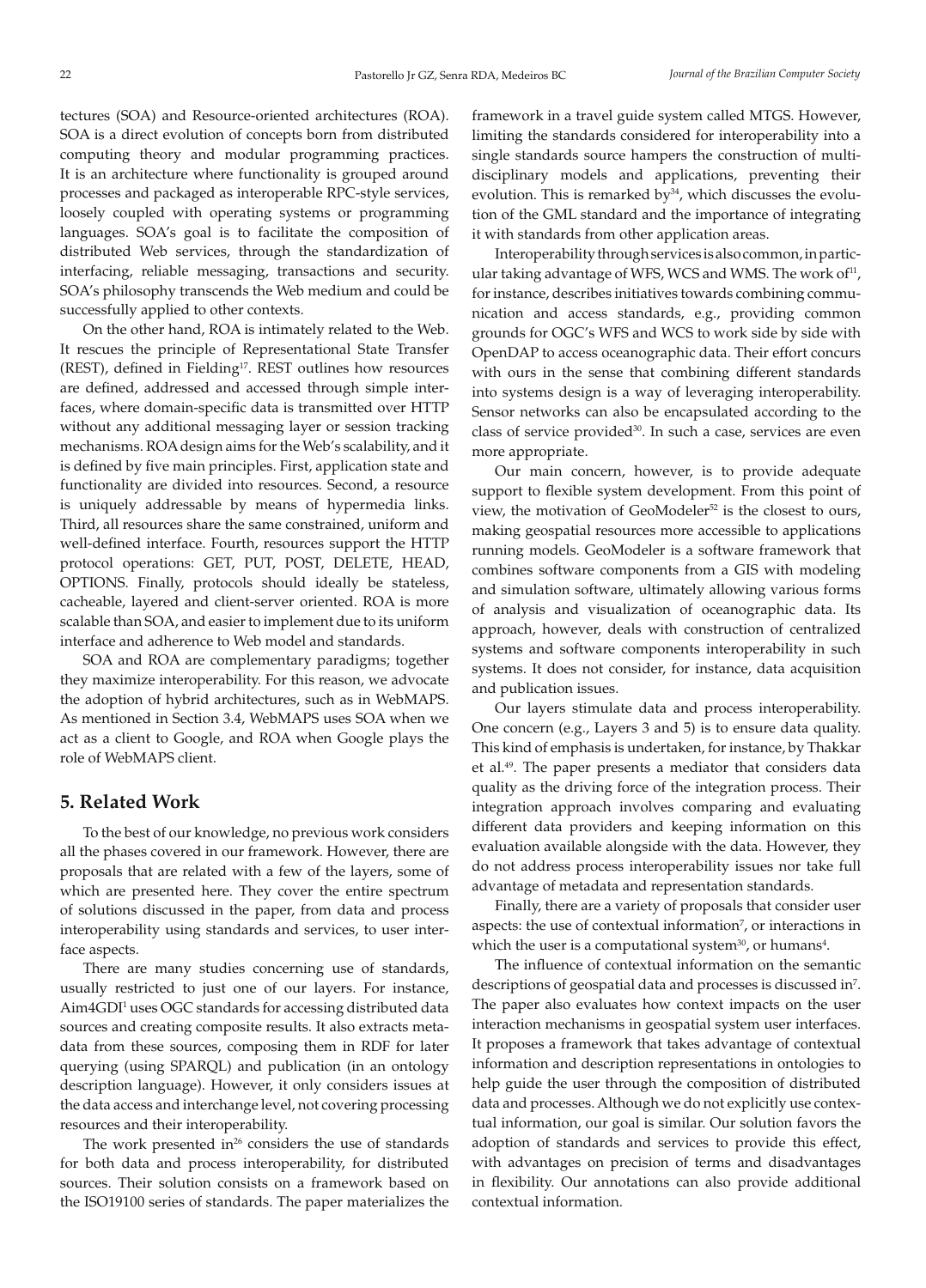The focus of the framework proposed in $30$  is to evaluate the suitability of geospatial time series to the requirements of a given application. Once the suitability is calculated, it can be applied to assess the results produced by the application, helping determine the suitability of such results to be used as input by other applications. In our solution, application requirements are also a major concern, but we consider the impacts of interoperability solutions in meeting such requirements instead of trying to tackle them directly.

Finally, visualization of spatial and non-spatial data on the Web is the main concern of<sup>4</sup>. They argue that access to geospatial data aimed at visualization should be easier and more efficient than transferring whole data sets to be processed locally. They propose a browser that supports queries to geospatial services, invoking remote processes and getting the results incrementally. Their solution goes notably in the direction of leveraging the transition proposed by us (from focus on resources to focus on models), with the limitation of not considering distributed data and processing sources.

# **6. Concluding Remarks**

This paper presented a framework that analyzes the management of geospatial data from a life cycle perspective. This framework is being validated in the design and development of several projects within the Laboratory of Information Systems of the Institute of Computing, UNICAMP.

By isolating each layer in the cycle, with clear interfaces and tasks, the framework induces a methodology to design and develop interoperable geographic applications. Whereas related research concentrates on providing standards or services for one given data transformation stage, we show how these efforts can be seamlessly interconnected. This allows users to shift their focus from the technology being used to the models being constructed. Besides implementation efforts for the WebMAPS project, we are also applying the framework to the development of the eFarms project, which is centered on managing data from ground-based sensing devices. The framework not only helped understanding and implementing solutions to the problems in sensor data management, but it also made clearer the possible interactions with other solutions (such as the ones from WebMAPS) and which modules from these solutions could be reused.

Future and ongoing work involve both theoretical and practical issues. We are examining additional access standards to be included in WebMAPS, both from the communication and data representation points of view. Another research issue involves the use of ontology-based techniques to speed up query processing and annotate data and processes. Again, we point out that we have not considered ontologies in this work, even though they are another important means of improving data and process interoperability. For detail on on our work in this direction, the reader is referred to<sup>16</sup>. Ontologies are also subject of ongoing work as part of our annotation efforts<sup>42</sup>. Still yet another ongoing effort is to incorporate our work about diagnosing similarity of oscillation trends in time series<sup>35</sup>. Finally, we are investigating the possibility of storing satellite image files in PostGIS and let them be handled by the Rasdaman system (http://www.rasdaman.com/).

# **Acknowledgements**

This work was supported by FAPESP (grant number 2004/14052-3) and partially financed by CNPq (WebMAPS projects) and by the Microsoft Research-FAPESP Institute (eFarms project).

# **References**

- 1. Aditya T, Kraak MJ. Aim4GDI: facilitating the synthesis of GDI resources through mapping and superimpositions of metadata summaries. *Geoinformatica* 2007; 11(4):459-478.
- 2. Agrawal H, Chafle G, Goyal S, Mittal S, Mukherjea S. An enhanced extract-transform-load system for migrating data in Telecom billing. In: *IEEE 24th International Conference on Data Engineering*; 2008; Cancun. p. 1277-1286.
- 3. Balakrishnan H, Balazinska M, Carney D, Çetintemel U, Cherniack M, Convey C. et al. Retrospective on Aurora. *The VLDB Journal* 2004; 13(4):370-383.
- 4. Brabec F, Samet H. Client-based spatial browsing on the World Wide Web. *IEEE Internet Computing* 2007; 11(1):52-59.
- 5. Brown ME, Pinzon JE, Didan K, Morisette JT, Tucker CJ. Evaluation of the consistency of long-term NDVI time series derived from AVHRR, SPOT-vegetation, SeaWiFS, MODIS, and Landsat ETM + sensors. *IEEE Transactions on Geoscience and Remote Sensing* 2006; 44(7):1787-1793.
- 6. Bryant R, Forester R, Hawkes J. Filesystem performace and scalability in Linux 2.4.17. In: *Proceedings of the USENIX Annual Technical Conference (FREENIX Track)*; 2002; Monterey. p. 259-274.
- 7. Cai G. Contextualization of geospatial database semantics for Human-GIS Interaction. *Geoinformatica* 2007; 11(2):217-237.
- 8. Campbell AT, Eisenman SB, Lane ND, Miluzzo E, Peterson RA, Lu H. et al. The rise of people-centric sensing. *Internet Computing, IEEE* 2008; 12(4):12-21.
- 9. Chambers LH, Alston EJ, Diones DD, Moore SW, Oots PC, Phelps CS. The MY NASA DATA Project: tools for knowledge sharing and discovery. In: *Proceedings of the 6th Annual NASA Earth Science Technology Conference*; 2006; College Park.
- 10. Open Geospatial Consortium. OpenGIS Implementation Specification for Geographic Information. Simple Feature Access. Available from: <http://www. opengeospatial.org/ standards/sfa>. Access in: 09/2008.
- 11. Cornillon P, Caron J, Burk T, Holloway D. Data access interoperability within IOOS. In: *Proceedings of MTS/IEEE OCEANS*; 2005; Washington. p. 1790-1792.
- 12. Crescenzi V, Mecca G. Automatic information extraction from large websites. *Journal of the ACM* 2004; 51(5):731-779.
- 13. Critchlow T, Fidelis K, Ganesh M, Musick R, Slezak T. DataFoundry: information management for scientific data. *IEEE Transactions on Information Technology in Biomedicine* 2000; 4(1):52-57.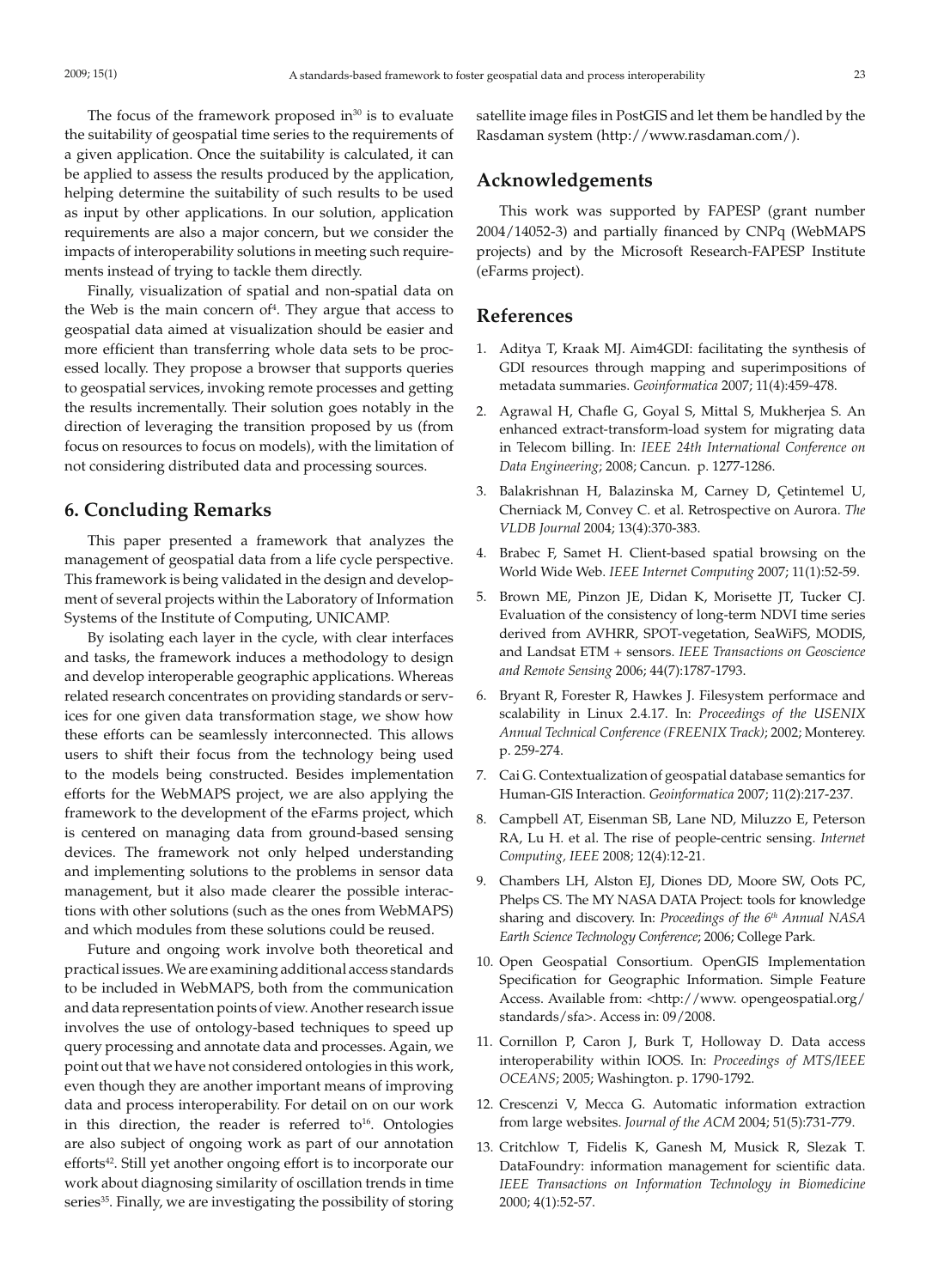- 14. Cuff D, Hansen M, Kang J. Urban sensing: out of the woods. *Communications of the ACM* 2008; 51(3):24-33.
- 15. Daltio J, Medeiros CB. Aondê: an ontology web service for interoperability across biodiversity applications. *Information Systems* 2008; 33(7-8):724-753.
- 16. Daltio J, Medeiros CB, Gomes L Jr., Lewinsohn TM. A framework to process complex biodiversity queries. In: *Proceedings of the ACM Symposium on Applied Computing*; 2008; Fortaleza. p. 2293-2297.
- 17. Fielding RT. *Architectural styles and the design of network-based software architectures* [Thesis]. Irvine: University of California; 2000.
- 18. Ganesan D, Estrin D, Heidemann J. Dimensions: why do we need a new data handling architecture for sensor networks? *ACM SIGCOMM Computer Communication Review* 2003; 33(1):143-148.
- 19. Goodchild MF, Egenhofer MJ, Fegeas R, Kottman CA. (Ed.). *Interoperating Geographic Information Systems*. Kluwer; 1999.
- 20. Haas L. Beauty and the beast: the theory and practice of information integration. In: *Proceedings of the 11th International Conference on Database Theory* 2007; Barcelona. p. 28-43.
- 21. Habegger B, Quafafou M. Building web information extraction tasks. In: *Proceedings of the IEEE/WIC/ACM International Conference on Web Intelligence*; 2004; Beijing. p. 349-355.
- 22. Halevy AY, Ashish N, Bitton D, Carey M, Draper D, Pollock J, Rosenthal A, Sikka V. Enterprise information integration: successes, challenges and controversies. In: *Proceedings of the*  24th ACM SIGMOD International Conference on Management of *Data*; 2005; Baltimore. p. 778-787.
- 23. Hellerstein JM, Hong W, Madden S. The sensor spectrum: technology, trends and requirements. *SIGMOD Record* 2003; 32(4):22-27.
- 24. Huynh D, Mazzocchi S, Karger D. Piggy bank: experience the semantic web inside your web browser. *Web Semantics: Science, Services and Agents on the World Wide Web* 2007; 5(1):16-27.
- 25. INSPIRE. Infrastructure for spatial information in the europe. Available from: <http://www.ec-gis.org/ inspire/>. Access in: 09/2008.
- 26. Jang SG, Kim TJ. Modeling an interoperable multimodal travel guide system using the iso 19100 series of international standards. In: *Proceedings of the 14th Annual ACM International Symposium on Advances in Geographic Information Systems*; 2006; Arlington. p. 115-122.
- 27. Jarke M, Jeusfeld MA, Quix C, Vassiliadis P. Architecture and quality in data warehouses: an extended repository approach. *Information Sytems* 1999; 24(3):229-253.
- 28. Kantere V, Sellis T. Handling spatial data in distributed environments. In: *Proceedings of the 15th Annual ACM International Symp. on Advances in Geographic Information Systems*; 2007; Seattle.
- 29. Kosala R, Blockeel H. Web mining research: a survey. *ACM SIGKDD Explorations Newsletter* 2000; 2(1):1-15.
- 30. Fu L, Soh LK, Samal A. Techniques for computing fitness of use (FoU) for time series datasets with applications in the geospatial domain. *Geoinformatica* 2008; 12(1):91-115.
- 31. Laender AHF, Ribeiro-Neto BA, Silva AS, Teixeira JS. A brief survey of web data extraction tools. *SIGMOD Record* 2002; 31(2):84-93.
- 32. Lew MS, Sebe N, Djeraba C, Jain R. Content-based multimedia information retrieval: state of the art and challenges. *ACM Transactions on Multimedia Computing, Communications, and Applications* 2006; 2(1):1-19.
- 33. Lima JGS, Medeiros CB, Assad ED. Integration of heterogeneous pluviometric data for crop forecasts. In: *Proceedings of the 5th Brazilian Symposium on GeoInformatics*; 2003; Campos do Jordão. Article 14.
- 34. Lu CT, Santos RF Jr., Sripada LN, Kou Y. Advances in GML for Geospatial Applications. *Geoinformatica* 2007; 11(1):131-157.
- 35. Mariote LE, Medeiros CB, Lee I. Diagnosing similarity of oscillation trends in time series. In: *Proceedings of the 7th IEEE International Conference on Data Mining Workshops*; 2007; Omaha. p. 643-648.
- 36. Medeiros CB, Alencar AC. Data quality and interoperability in GIS (In Potuguese). In: *Proceedings of the 1st Brazilian Symposium on GeoInformatics*; 1999; Campinas.
- 37. NASA. MODIS Rapid Response System. Available from: <http://rapidfire.sci.gsfc.nasa.gov/>. Access in: 09/2008.
- 38. NSF/NCGIA/OpenGIS. *Proceedings of the International Conference and Workshop on Interoperating Geographic Information Systems*; 1997. Available from: <http://www. ncgia.ucsb.edu/conf/interop97>. Access in: 06/2008.
- 39. OGC. OpenGIS Reference Model (ORM). Available from: <http://portal.opengeospatial.org/files/?artifact\_ id=3836>. Access in: 09/2008.
- 40. OGC. OpenGIS Web Processing Service. Available from: <http://www.opengeospatial.org/ standards/wps>. Access in: 09/2008.
- 41. Open Geospatial Consortium, Inc. KML Implementation Standard. Available from: <http://www.opengeospatial. org/standards/kml/>. Access in: 09/2008.
- 42. Pastorello Jr GZ, Daltio J, Medeiros CB. Multimedia semantic annotation propagation. In: *Proceedings of the 1st IEEE International Workshop on Data Semantics for Multimedia Systems and Applications (DSMSA) - 10th IEEE Int. Symposium on Multimedia (ISM)*; 2008; Berkeley. p. 509-514.
- 43. Pastorello Jr GZ, Medeiros CB, Santanchè A. Accessing and processing sensing data. In: *Proceedings of the 11th IEEE International Conference on Computational Science and Engineering*; 2008; São Paulo. p. 353-360.
- 44. Pastorello Jr GZ, Senra RDA, Medeiros CB. Bridging the gap between geospatial resource providers and model developers. In: *Proceedings of the 16th ACM International Conference on Advances in Geographic Information Systems*; 2008; Irvine. p. 379-382.
- 45. Pinter Jr PJ, Hatfield JL, Schepers JS, Barnes EM, Moran MS, Daughtry CST, Upchurch DR. Remote sensing for crop management. *Photogrammetric Engineering and Remote Sensing* 2003; 69(6):647-664.